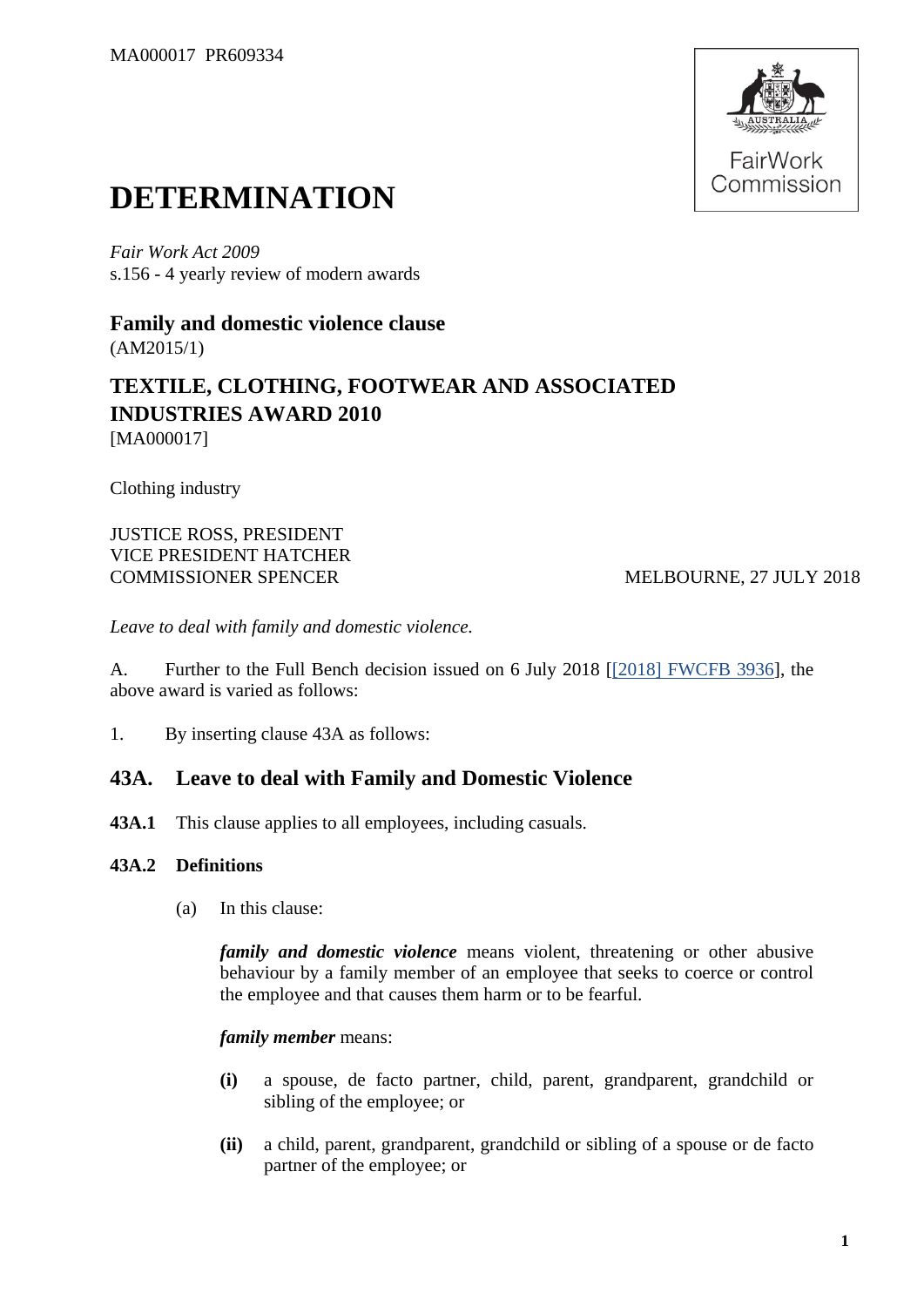- **(iii)** a person related to the employee according to Aboriginal or Torres Strait Islander kinship rules.
- **(b)** A reference to a spouse or de facto partner in the definition of *family member* in clause 43A.2(a) includes a former spouse or de facto partner.

### **43A.3 Entitlement to unpaid leave**

An employee is entitled to 5 days' unpaid leave to deal with family and domestic violence, as follows:

- **(a)** the leave is available in full at the start of each 12 month period of the employee's employment; and
- **(b)** the leave does not accumulate from year to year; and
- **(c)** is available in full to part-time and casual employees.
- Note: 1. A period of leave to deal with family and domestic violence may be less than a day by agreement between the employee and the employer.

2. The employer and employee may agree that the employee may take more than 5 days' unpaid leave to deal with family and domestic violence.

#### **43A.4 Taking unpaid leave**

An employee may take unpaid leave to deal with family and domestic violence if the employee:

- **(a)** is experiencing family and domestic violence; and
- **(b)** needs to do something to deal with the impact of the family and domestic violence and it is impractical for the employee to do that thing outside their ordinary hours of work.

Note:The reasons for which an employee may take leave include making arrangements for their safety or the safety of a family member (including relocation), attending urgent court hearings, or accessing police services.

#### **43A.5 Service and continuity**

The time an employee is on unpaid leave to deal with family and domestic violence does not count as service but does not break the employee's continuity of service.

# **43A.6 Notice and evidence requirements**

#### **(a) Notice**

An employee must give their employer notice of the taking of leave by the employee under clause 43A. The notice: